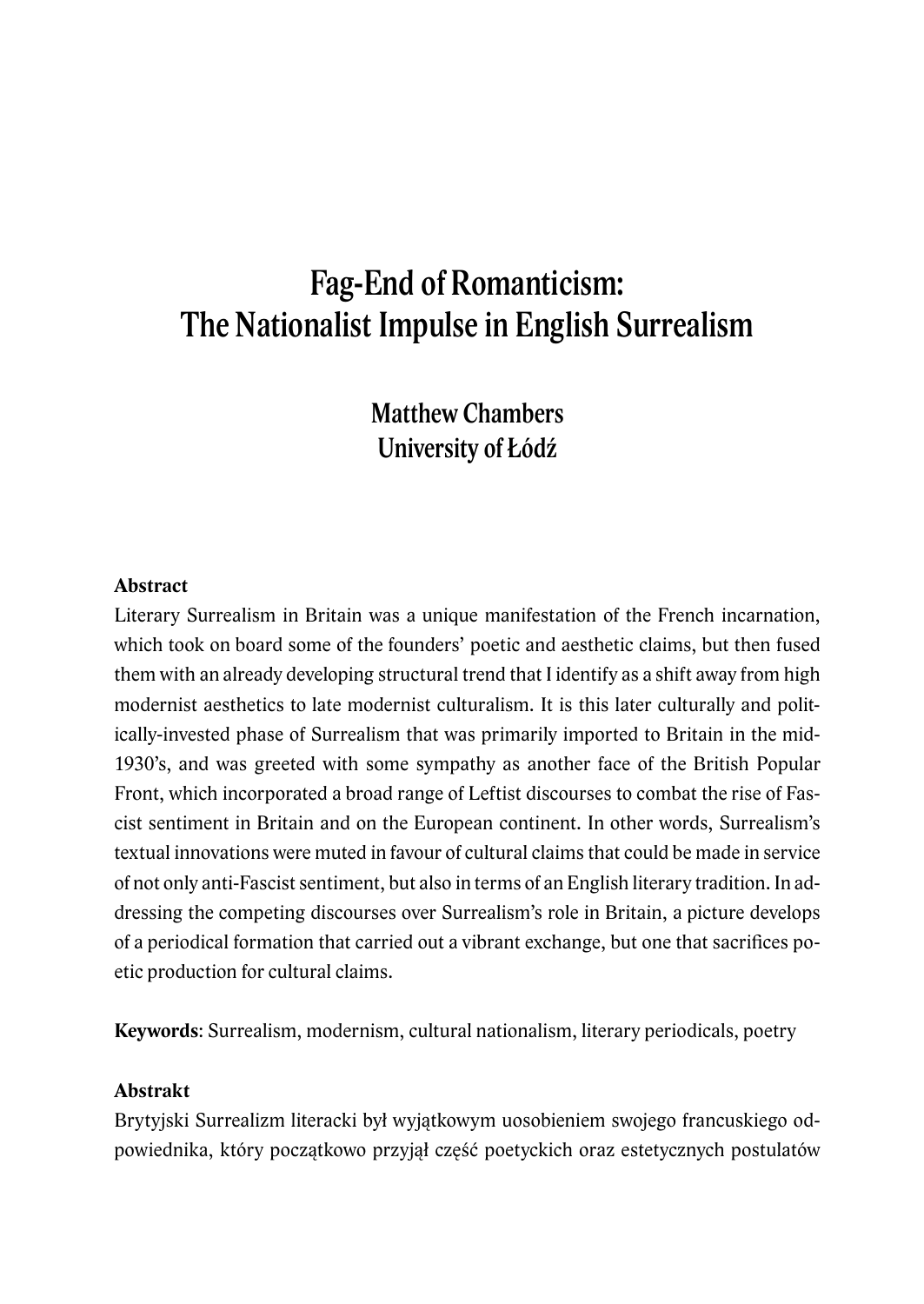założycieli nurtu, a następnie połączył je z wpływami wówczas rozwijającego się nurtu strukturalistycznego. Ów zwrot nazywam odejściem od "wysokiego" modernizmu na rzecz kulturalizmu modernistycznego. W owej późniejszej, zorientowanej kulturowo i politycznie, fazie Surrealizmu, którego wpływy pojawiły się w Wielkiej Brytanii w latach 1930-tych, i który był przychylnie odbierany jako kolejne oblicze Brytyjskiego Frontu Ludowego, posługiwano się szeroką gamą dyskursów lewicowych w celu tłumienia rosnących sympatii faszystowskich w Wielkiej Brytanii i całej Europie. Innymi słowy oryginalność językowa Surrealizmu była tłumiona na rzecz teorii kulturowych, które miały przysłużyć się nie tylko propagacji anty-Faszyzmu, ale również konsolidacji angielskiej tradycji literackiej. Powołując się na sprzeczne teorie dotyczące roli Surrealizmu w Wielkiej Brytanii, należy zwrócić uwagę na ówcześnie kształcące się wpływy stanowiące dynamiczne zjawisko kulturowe, które jednak poświęciły działalność poetycką na rzecz postulatów kulturowych.

**Słowa klucze:** Surrealizm, modernizm, nacjonalizm kulturowy, periodyki literackie, poezja

Contrary to the popular consensus of Surrealism's "failure to take" in Britain, it is more useful to characterize the advent of British Surrealism as a stage in the development of British poetry that ultimately had little to do with the orthodox tenets put forward by its Parisian counterparts.<sup>1</sup> Read in this way, we can more fruitfully understand Surrealism's belatedness in Britain as a part of a larger condition of British poetry in the late 1930s: namely, that Surrealism was only fully countenanced once it had developed a culturalist approach to literature that paralleled a similar shift in British poetry, which itself became more broadly politicized as the decade wore on.<sup>2</sup> It will be read as part of a broader structural development in British literary practice that can be characterized by the shift away from high modernist aesthetics to late modernist culturalism. I identify this shift

<sup>1</sup> See especially Paul C. Ray's *The Surrealist Movement in England* (76–82); Alan Young's *Dada and After: Extremist Modernism and English Literature* (152–8); and Michael Remy's *Surrealism in Britain* (30–1).

<sup>2</sup> The implicit focus in this essay is on Surrealist texts. Surrealist painting in Britain enjoyed a more fruitful and diverse life than its poetic counterpart. See especially Michael Remy's *Surrealism in Britain* (2001) for an exhaustive treatment of British Surrealism across multiple aesthetic forms.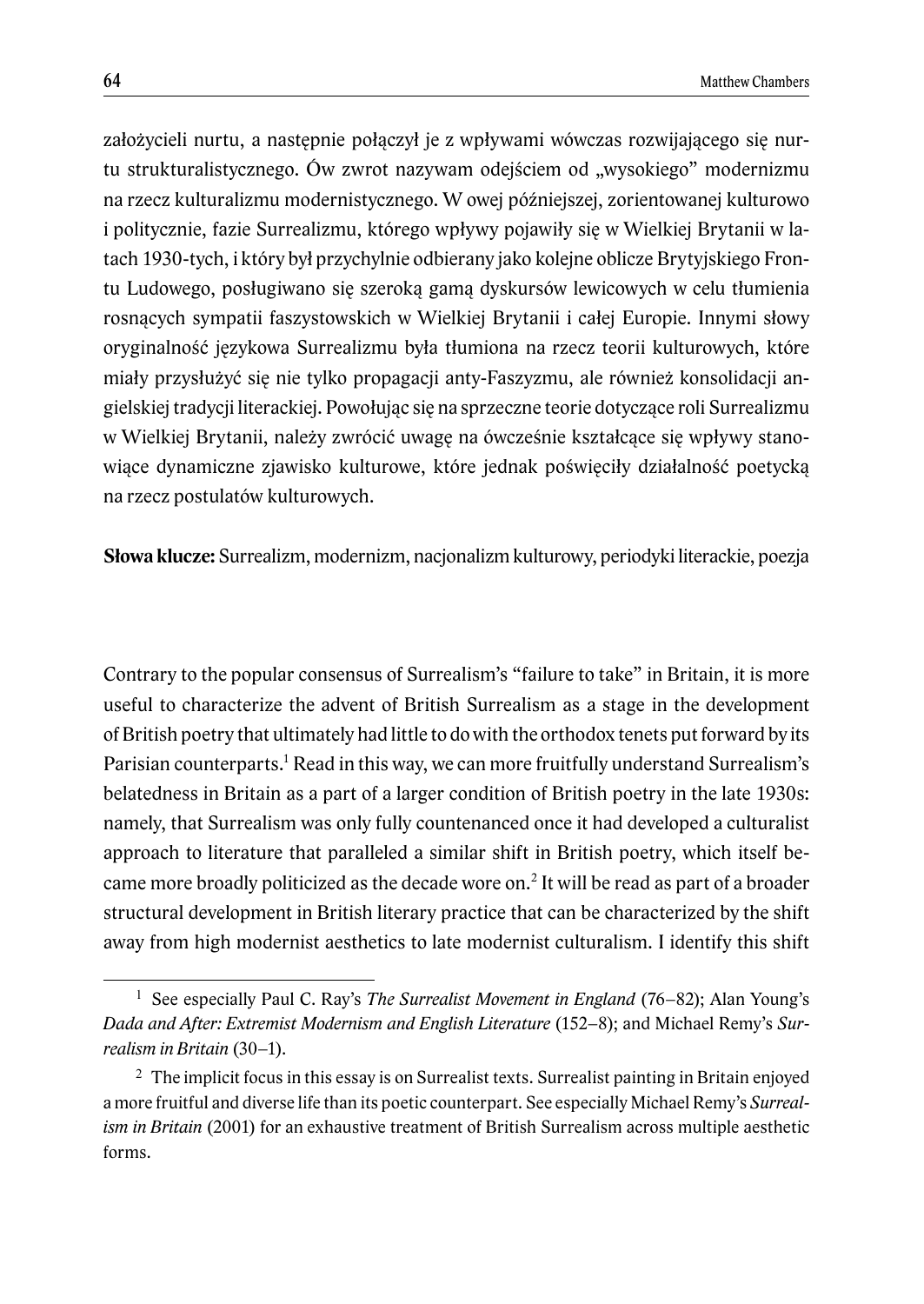as developing unevenly amongst multiple considerations and debates over the fate and direction of British letters. As the literary magazines involved in the conversation over Surrealism will illustrate, the movement was not taken on board "wholesale," but rather used in service of the aforementioned literary and political developments. As a result, Surrealism never flourished as a writerly practice in Britain. Instead, it was treated as a weak form of Romanticism, or dismissed as a bourgeois practice that could not service the political Left with whose cause it most identified itself. The rejection of Surrealism was not a provincial rejection of the continental avant-garde, but the unique development of a parallel, yet ultimately disparate, more writerly practice.

This approach, then, will not take British Surrealism as a brief flirtation with continental modernism, which has been a view long upheld mainly on the evidence of the spectacle of the 1936 International Surrealist Exhibition in London (that will be addressed below), and the relative paucity of Surrealist publications following the Exhibition compared to continental Surrealist movements. Such a view discounts or ignores the lively debate surrounding Surrealism in several British literary periodicals in the late 1930s. With that in mind, "periodical formations" best illustrate the contentiousness and uncertainty of these ideas in process. Raymond Williams uses the term "formations," whose "internal organization" can be characterized by "formal membership," "conscious association or group identification," or, and most relevant here, by some "collective public manifestation": "such as an exhibition, a group press or periodical, or an explicit manifesto" (1981, 68). Andréw Thacker, with David Peters Corbett, in discussing "cultural formations," argue that the "point of the term 'formation' rather than 'group' is that it expresses its relation to the general social history, and its extension into the specific forms and practices of the group, aesthetic or otherwise" (1993, 91). Citing Williams' "The Uses of Cultural Theory," they establish why treating artistic developments as "formations" is most useful. They point to Williams' argument that cultural activity as "extending and interpenetrating" and thus it is "the *congruence* of discourses – the intersection of, say, the aesthetic and the economic – that create the character of the formation" (97). To treat literary periodicals as "formations" is to foreground their own complex social character as the character of the groups they are traditionally associated with. For example, the nationalist impulse of Hugh Sykes Davies discussing Surrealism in a 1930 issue of *Experiment*, who conflates the "local" with the "national," exhibits a tendency in late modernist British writing to synthesize the complexity of emerging discourses into a unitary model of knowledge. This tendency, often characterized as "empiricist," inflects the development of Surrealism in Britain with a populist tone, and in turn, the overarching feature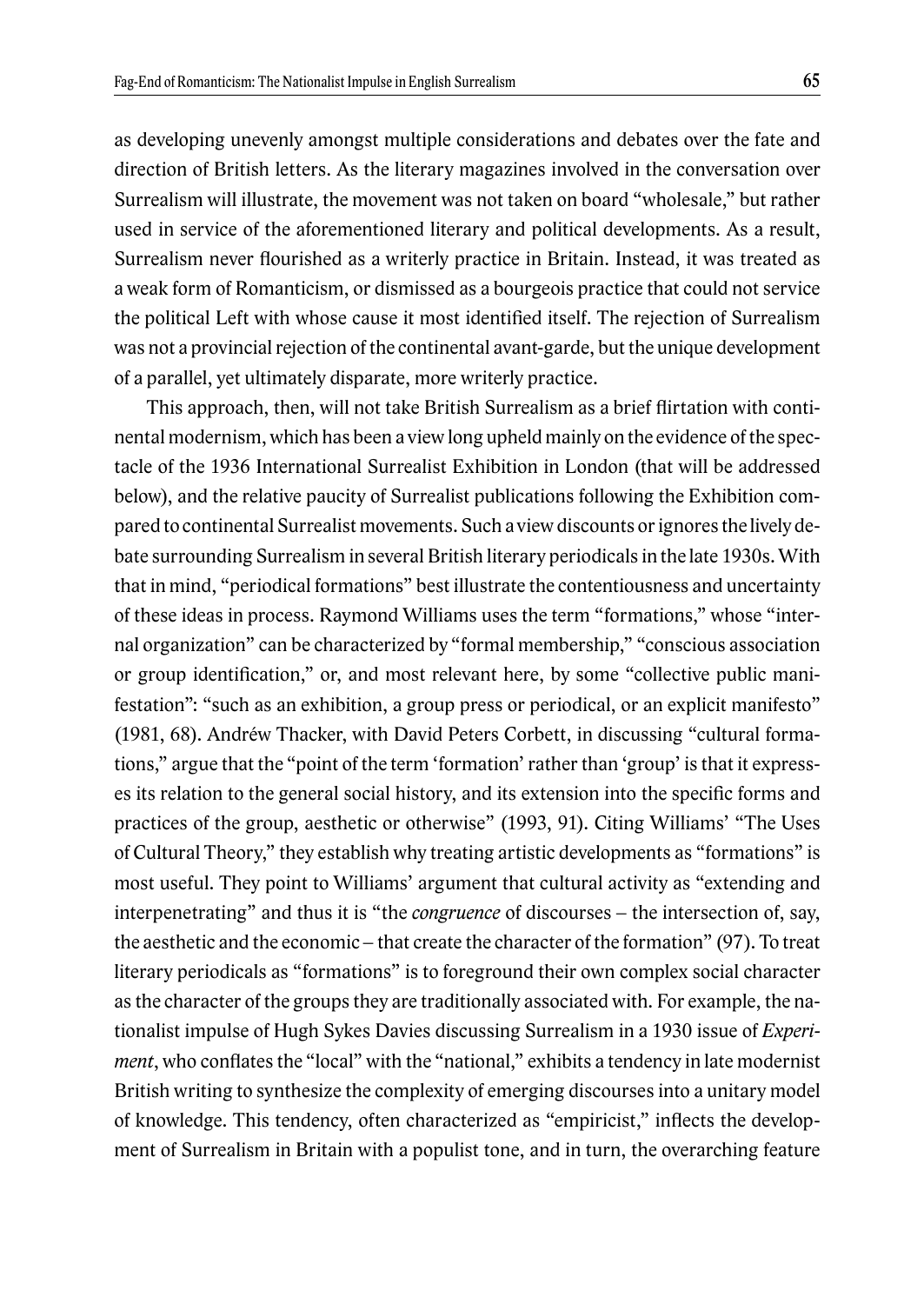of this particular formation is its drive to treat its project as involved in an understanding of culture, where "culture" is read uniformly as a national one. British Surrealism's moment will be reviewed, but with a specific eye on how long-simmering literary debates combined with emerging political concerns overrode considerations of the movement simply as an aesthetic practice.

## Surrealism and Its Import(s)

David Gascoyne's *A Short Survey of Surrealism* (1935) popularly marks the beginning of a short period of intensive focus on Surrealism by British writers. Surrealism's belatedness in Britain meant that writers seriously engaged with the movement were faced with the difficulty of reviewing over a decade of contentious claims concerning what Surrealism was and how it was to be practiced. Furthermore, the advent of Surrealism in France came soon after World War I, and the revolutionary social and cultural claims by Breton and others had undergone transformation as the movement's French practitioners took on board the theories of Marx and Freud. Finally, in literature, the 1930s saw the transition from "high" to "late modernism," which Tyrus Miller characterizes as the "weaken[ing of] the relatively strong symbolic forms still evident in high modernist texts...[that] also registers the ways in which intense social, political, and economic pressures of the period increasingly threatened the efficacy of high modernist form" (1999, 20). As opposed to previous attempts to understand the development of Surrealism in Britain simply as a process of cross-cultural exchange, which in turn frames this development ahistorically, this writing will also attempt to consider how the structural development from high-to-late modernism impacts on the particular character of British Surrealism. One way to understand the particular shape of this development requires a revisiting of the initiating documents to see how people such as David Gascoyne and Herbert Read framed their writing in terms of "order" and "tradition," and thus appealed to what Perry Anderson has identified as core aspects of English national character: tradition and empiricism (1992, 31). Following Jed Esty's articulation of the "anthropological turn" in the late 1930s and 1940s that describes a process by which artists and writers "begin to deemphasize the redemptive agency of *art*, which, because of its social autonomization, operates unmoored from any given national sphere, and to promote instead the redemptive agency of *culture*, which is restricted by national or ethnolinguistic borders" (2–3), this writing will engage with British Surrealism as the domestication of se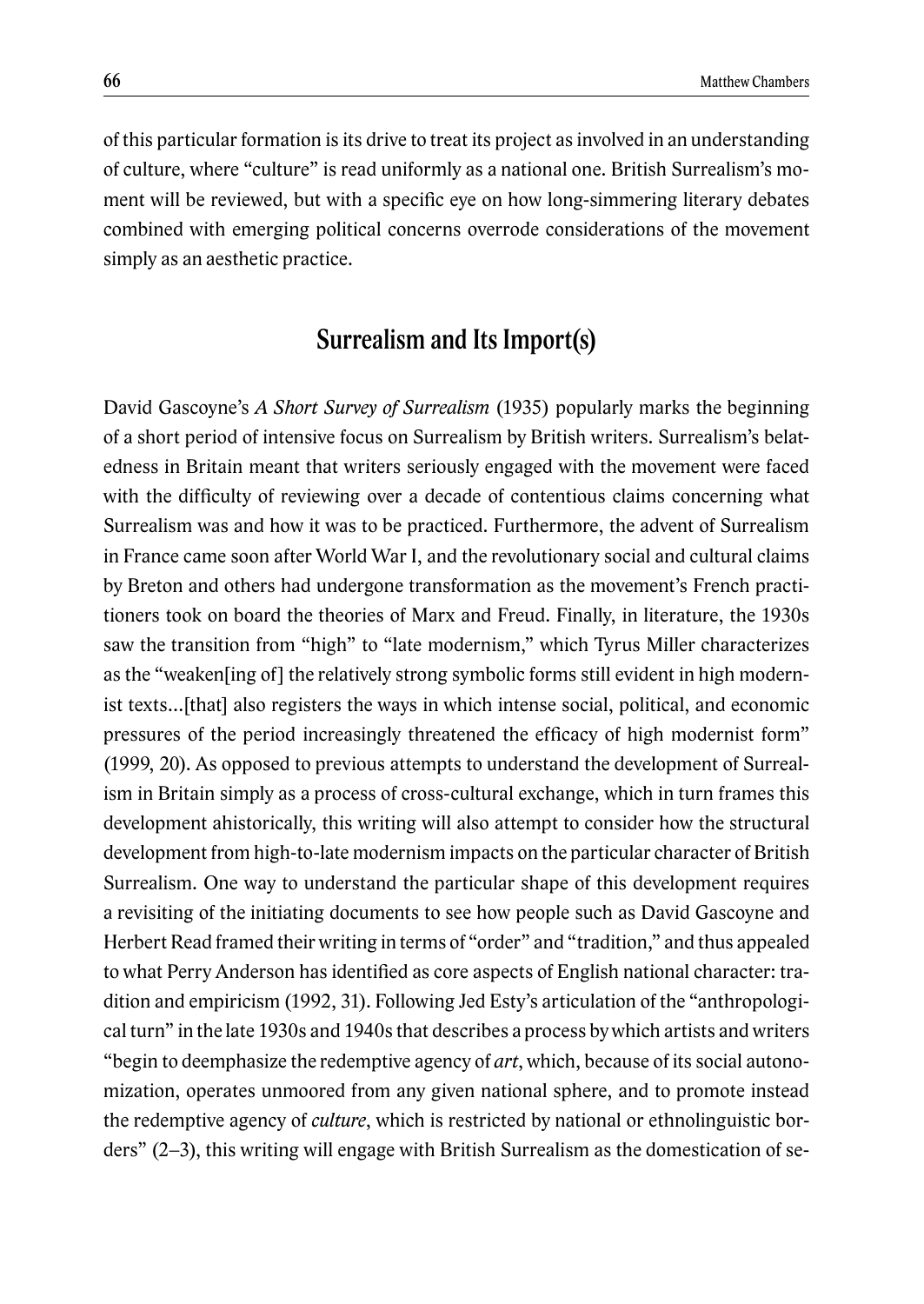lectively convenient claims by the movement's orthodoxy (represented here by Breton's two manifestoes) by writers involved in a broader trend that sought political and cultural solutions in literary form.<sup>3</sup> Before engaging with Surrealism in Britain, it will be useful to review how Surrealists envisioned their practice. In André Breton's First and Second Manifestoes of Surrealism (1924 and 1930, respectively), Surrealism is initially defined as "[p]sychic automatism in its pure state, by which one proposes to express – verbally, by means of the written word, or in any other manner – the actual function of thought" (26). Surrealism primarily embraced "automatic writing" as a key into the mind's subconscious, thus revealing to writers aspects of their selves previously unnoticed. Peter Nicholls understands automatic writing "to provide an *unmediated* experience not of the body...but of the unified self, the self in its waking *and* dreaming life" (*Modernisms* 285). The problem which arises for the Surrealists in this process is that the "word gives us, then, the meaning of the thing, but in doing so replaces what it names, thus condemning the thing to a kind of non-being" (285). This "negation" presented the Surrealists with their "political aesthetic, for language's negation of the real, the absence which always echoes within it, is potentially a rejection of reality-as-it-is, that world which, codified by law and logic, exists by exiling what-it-is-not to the fantastic realms of art and the imaginary" (286). It is with this view of language that Surrealists felt that their approach blurred the distinctions between discourses of art, literature, politics, and science, as "our interaction with the world may bring us back to a full sense of ourselves by disclosing the ways in which reality is shaped by and responds to our desires" (288). Furthermore, this attitude brought Surrealists into engagement with other rigorously codified discourses without ever fully embracing the ideology of these discourses. As for their political involvement, Surrealists felt that "contemporary social organization (capitalism) hadn't eradicated the marvelous in the everyday…[and] the existence of the marvelous in the everyday was alienated from consciousness by forms of *mental organization*...[which required] a systematic attack on such mental bureaucracy" (Highmore 2002, 49). It is precisely because Surrealists saw their project concerned with the everyday that discursive compartmentalization was viewed as a symptom of a society that needed radical rethinking. In Britain, Surrealism became part of what Jed Esty

<sup>&</sup>lt;sup>3</sup> Esty goes on to argue that the "relativization of England as one culture among many in the face of imperial contraction seems to have entailed a relativization of literature as one aspect of culture…the late modernist generation absorbed the potential energy of a contracting British state and converted it into the language not of aesthetic decline but of cultural revival" (8).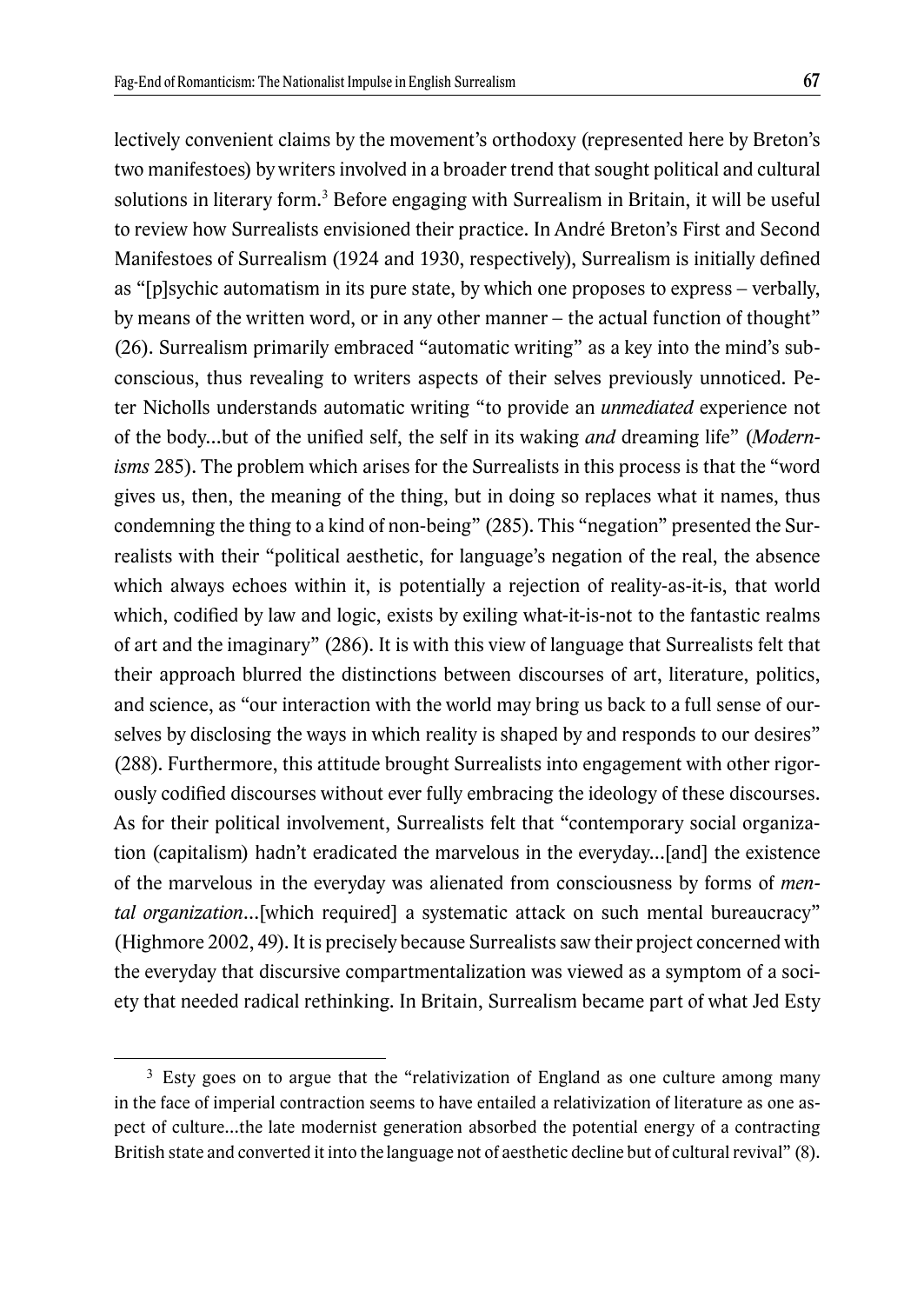calls the "romance of retrenchment," or, "[t]o reclaim territorial and cultural integrity for English culture was to disavow the history of British expansionism while assimilating the anthropological (and colonial) notion of solidarity back to the core" (2004, 39). Read in the context of the shift from high-to-late modernism in the 1930s in Britain, this means that "if *cosmopolitan-aesthetic* mediation of universal perspectives and their local antithesis [of which Surrealism was an example], then late modernism represents a new *national-cultural* mediation of the universal and the local" (ibid., 36). Put another way, Surrealism in France arose out of a metropolitan high modernist sensibility that when it arrived in Britain in the mid-1930s was faced with a late modernist trend that saw writers invested in a culturalist approach that prioritized national identity.

## Madge, Gascoyne, and New Verse: Surrealism Comes Into Focus in England

The bulk of Surrealist writing, and writing on Surrealism, in Britain in the late 1930s primarily occurred in the pages of literary magazines. While there are examples of attention to Surrealism in magazines such as *Experiment* (Cambridge), *This Quarter*, and *Criterion* before 1935, it was not until *New Verse* brought sustained attention to the movement that it became a central part of literary conversation in Britain.<sup>4</sup> Subsequently, magazines such as *Contemporary Poetry and Prose*, *Arson: an ardent review*, and the *London Bulletin* regularly published Surrealist work, and magazines such as *Twentieth Century Verse* and *Left Review* adopted serious, if critical, attention to the movement's aims and efforts. *New Verse* is best remembered for W.H. Auden's presence and Geoffrey Grigson's edi $t$  torship – and scant attention has been paid to other equally interesting and significant aspects of the magazine's make-up.5 Contrary to the hegemonic narrative, *New Verse* was

<sup>4</sup> The full history of Surrealism's reception has been well-documented by various authors: Paul C. Ray's *The Surrealist Movement in England*; Alan Young's *Dada and After: Extremist Modernism and English Literature*; and most recently, with an emphasis as well on the visual production, Michael Remy's *Surrealism in Britain*. While these books provide a deep historical perspective, their conclusions seldom trouble the nationalist frame the original practitioners implicitly worked under.

<sup>5</sup> Adrian Caesar argues that Auden's publicity, and not his poetry (as it was found in the pages of the magazine), contributed to this myth. He points to the statistic that "Gascoyne, [George] Barker and [Dylan] Thomas, three poets associated…with Surrealism in the 1930's, and whose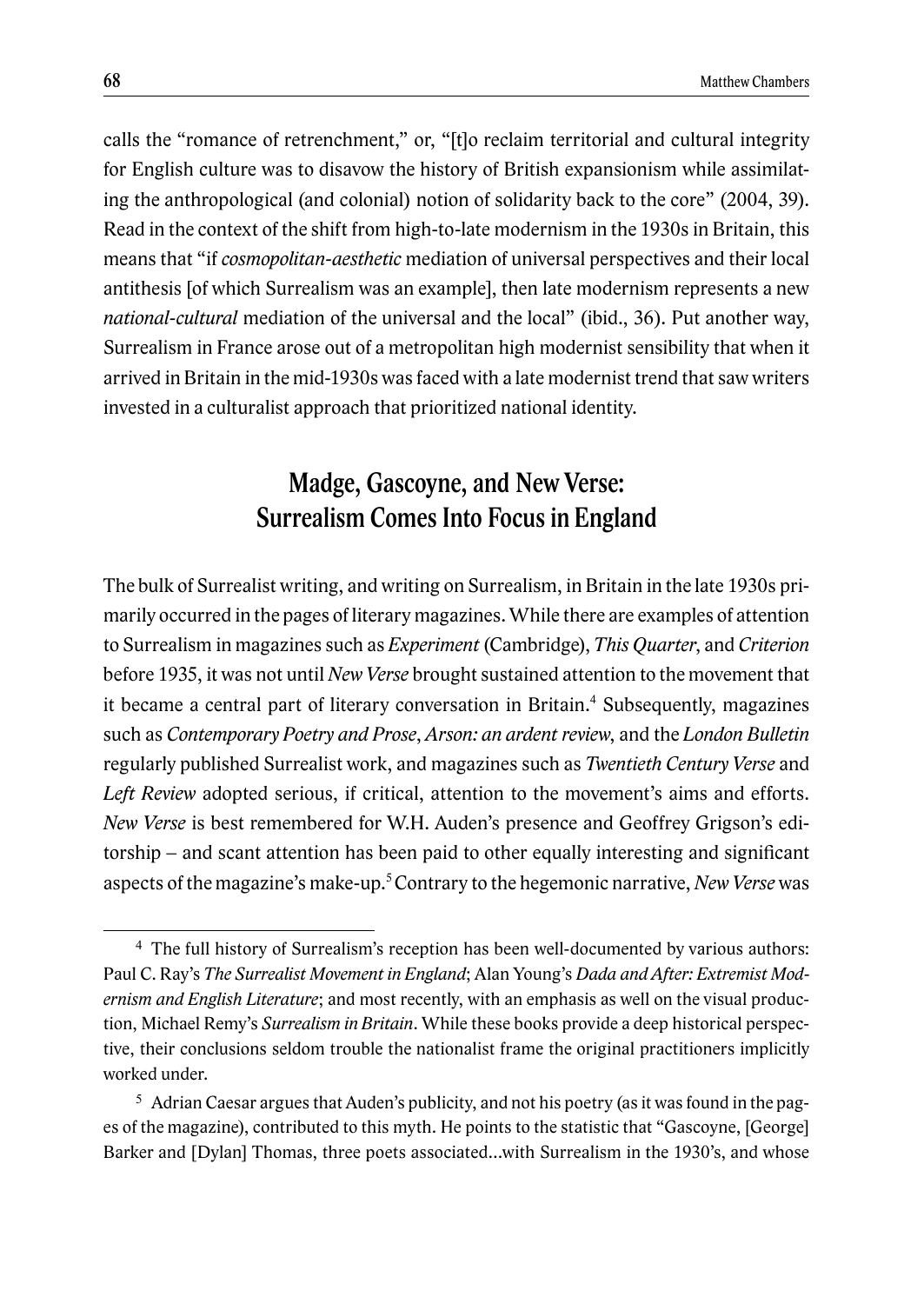not the hermetically-sealed core document of the Auden Generation, but rather a complex, often contradictory, and heterogeneous expression of poetic trends that occupied Grigson's attention. *New Verse*'s own success facilitated wider attention to topics under review, even if they were not centrally trumpeted. Even though *New Verse* was neither a Surrealist magazine in the strict sense of it being the sole focus of its editorial agenda, nor the first to pay attention to the movement, the confluence of Grigson's interest, and as we will see, Gascoyne's sustained advocacy, generated the conditions in which Surrealism briefly became *the* topic of conversation in literary Britain.

Surrealism is first addressed in the 6<sup>th</sup> issue (December 1933). Charles Madge used the occasion of some art exhibitions in London (Joan Miró and Max Ernst) to address the growing interest in Surrealism in England.<sup>6</sup> His essay, "Surrealism for the English," makes the argument that if Surrealism were to become relevant to English writers, then it needs to arise out of cultural and literary conditions in England. "Close study of the philosophical position of the French surrealists is needed to extract the essential purpose from the formal appearance of their work. But English writers will need something more: namely, a knowledge of their own language and literature" (14). For Madge, English writers need to turn to their own writing traditions and the development of English poetry to gauge the appropriateness of Surrealist practice in a specifically English context: "[i]n France, the history of the poetic word has been very different from its history in England" (17). For this reason, Madge doubts the arrival of Surrealism as a workable practice in England, as a "contemporary period of poetic acceleration must needs be part of the same historical process as gave rise to the surrealist group in Paris" (18). It is notable that at this point Madge does not name any contemporary examples of Surrealist writing in English, but it is also equally notable that he frames his discussion around

work is often placed in the shadow cast by the Audenesque, between them published more poems in *New Verse* than Auden, Day Lewis, and Spender put together" (117, 119). Caesar does not go as far as to say that *New Verse* was a Surrealist magazine, but its undeniably frequent presence in the magazine speaks to the diversity of form Grigson was willing to engage with. (120)

<sup>6</sup> In *Dada and After: Extremist Modernism and English Literature*, Young divides English reception of Surrealism into several phases ("English critics and French Surrealism" (1922–27), "English critics and post-Dada" (1927–1936), and "Surrealism and English Literature" (1935– 1950)), which suggests both that awaRené ss of the movement was present from the start, but secondly that rather than perceiving a gap between French instantion (1922) and English practice (1935), it is more useful to think of it as a development from critical (and distanced) reception to creative embrace. See especially pages 127–187.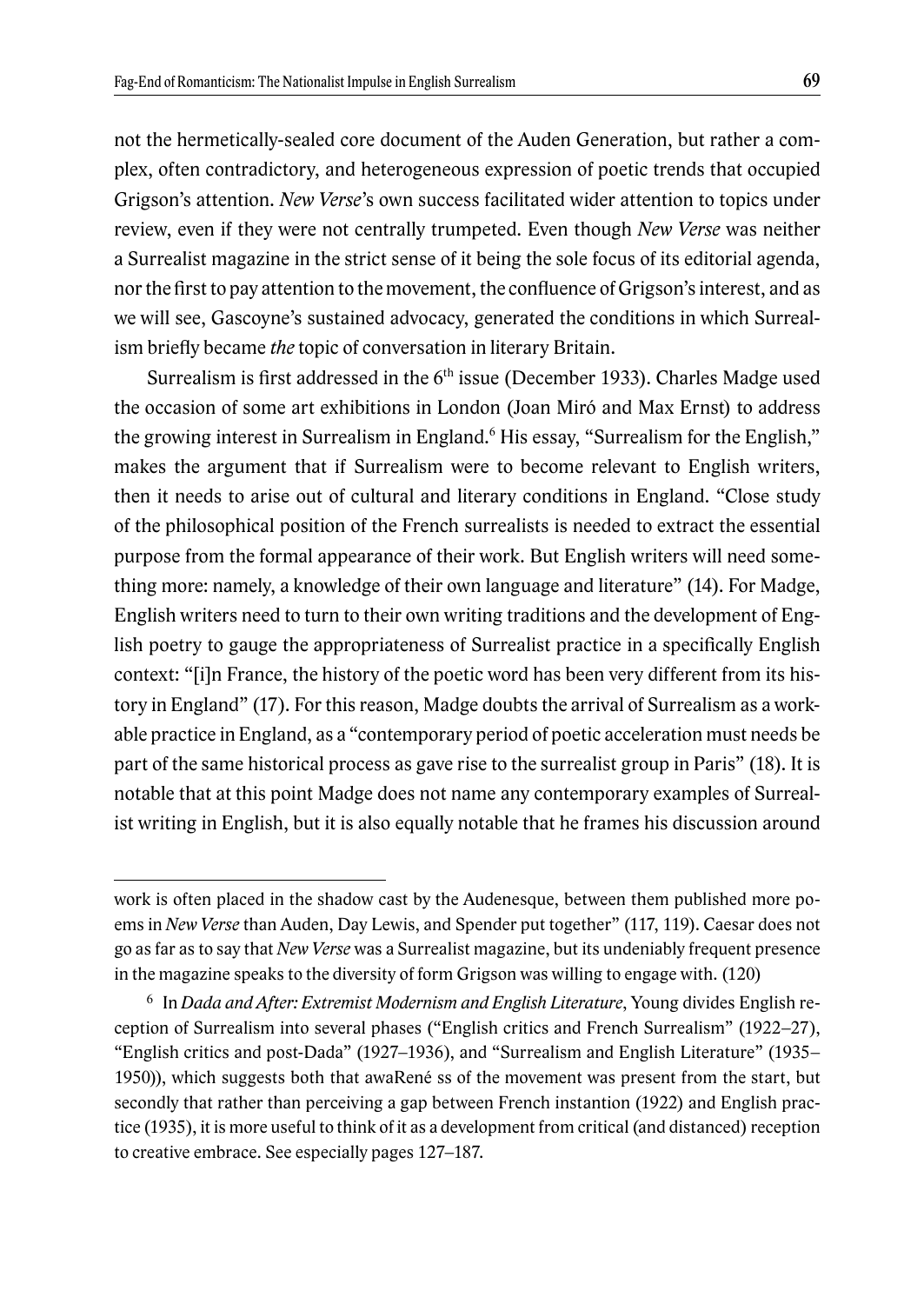nationalist lines, as he conceives of literary tradition and development as occurring from within specific language groups (French, English, etc.). What is important to stress here is that Madge's nationalist framing is by no means novel, and indeed, as will be shown, future discussions of Surrealism in England follow his framing.

In the meantime, another frequent contributor to *New Verse* – David Gascoyne – published the first sustained study of Surrealism in English.<sup>7</sup> *A Short Survey of Surrealism* consists of an introduction to the movement by Gascoyne, as well as his translations of a small selection of writings by Breton, Paul Eluard, Tristan Tzara, among others. Gascoyne's introduction is divided into 6 sections, which consist of the majority of the pages in the publication. In this writing, Gascoyne not only outlines Surrealism as a "French" movement, but also argues for its "internationalist" potential.

For a writer, or anyone else, to object to an attempt to establish Surrealist activity in England, on the grounds that this would mean an "importation from Paris," is just as stupidly provincial as a doctor would be if he objected to the practice of psychoanalysis in England because it originated in Vienna. Surrealism itself, as it is today, is by no means wholly the product of previous French culture; there is a very strong element both of German and of Spanish thought in it, synthetising [sic] as it does the philosophy of Hegel, Feuerbach, Engels and Marx, and the distinctly southern "lyricism" of painters such as Dalí, Miró and Picasso. For Surrealism transcends all nationalism and springs from a plane on which all men are equal (2000, 94).

Despite Gascoyne's explicit rejection of nationalist logic, he characterizes Surrealism's influences within nationalist categories. "English Surrealism" would potentially be a unique process within Britain, and could furthermore develop out of a nationallyconceived literary tradition. Gascoyne takes pains to cite English precursors – "Shakespeare, Marlowe, Swift, [Edward] Young, Coleridge, Blake, Beddoes, Lear, and Carroll" (94) – and thus frames Surrealism not so much as the revolutionary practice he desires, but rather as a logical development of an English tradition.

 $7 \text{ In the 5th issue (October 1933), David Gascovne's "And the Seventh Dream Is the Dream.}$ of Isis" was published. *New Verse* would continue to publish Gascoyne's poems and translations in subsequent issues: 6 (December 1933), 7 (February 1934), 12 (December 1934), 15 (June 1935), 16 (August-September 1935), 18 (December 1935), and 21 (June-July 1936). Yet it was the advertisement and review of Gascoyne's *A Short Survey of Surrealism* in the 18<sup>th</sup> issue (December 1935), combined with the magazine's own success to that date, which provided Gascoyne's efforts with a wide audience.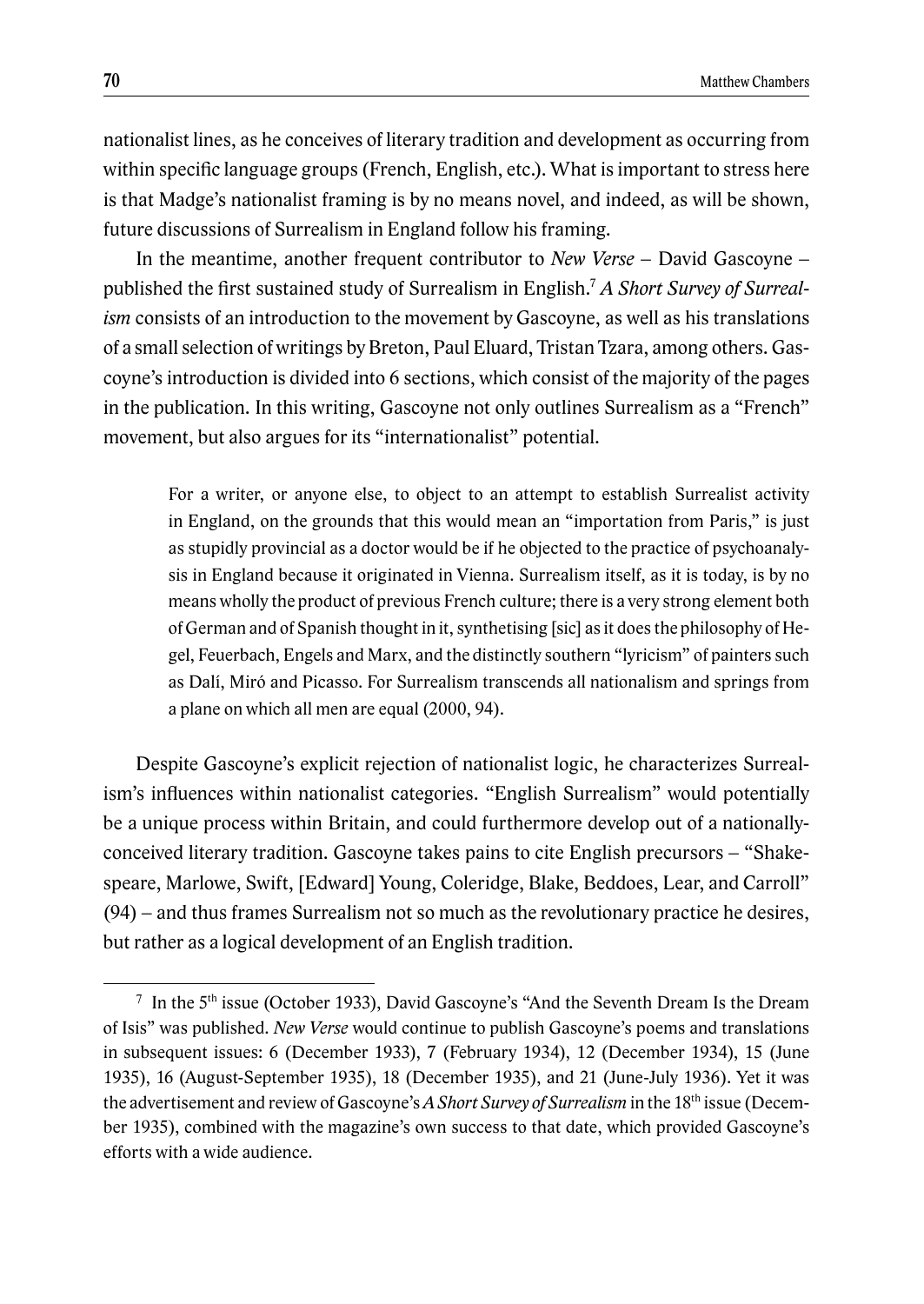The book also includes work in translation by 7 Surrealists totalling 21 pages. Given the vast output of Surrealist texts by 1935, one might expect some variety, but surprisingly, again and again, the texts published contain a recurring feature: references to nature and landscape. André Breton's three selections – "On the Saint Genevieve Mountain…," "The Spectral Attitudes," and (with Paul Eluard) "Force of Habit" – name various locations, but most are pastoral. In "On the Saint Genevieve Mountain…," the title itself sets the scene, with lines such as "[the] flora and fauna of this country" (99). "The Spectral Attitudes" moves through various settings: initially urban – "The circus always enchants the same tramlines," the poem quickly moves to the fields, mountains, and seas  $-$  "I have a boat detached from all climates"; "I cut and cleave the wood of this tree that will always be green"; "In the gorges which hide themselves between two mountains" (100–101). Finally, "Forces of Habit" is littered with nature references: water, leaf, flower, weather, stream, river, plants (119–20). René Char's poems variously name swamps, a rose garden, a "quarry of unworkable ochre," leaf, foxglove, "and mountain weeds wither" (102–3). Paul Eluard's "At the End of a Long Voyage…" includes boats, storms, and voyages, while "What the Workman Says Is Never to the Point" contains lines such as: "Take the landscape by force"; "flower of flax"; and references to plantations and harvest, all set against imagery of the city (parks and buildings) (107, 108–9). Georges Hugnet's poems chrysalis, fern, sea, beaches, ponds, tree, river, and a Barbary fig (110–1). Benjamin Peret's "Three Poems" reference honey, protozoans, seahorses, a cowshed, a field, hedges, and harvest, and contains lines such as "[the] rains and the winds will bless you" (112–3). Tristan Tzara's "The Approximate Man" portrays a violent and treacherous landscape: "the mountains' whooping-cough charring the escarpements of the gorges"; "whose typhoon stigmatizes your forehead"; "it means suffering when the earth remembers you and shakes you off"  $(114-8)$ .<sup>8</sup>

This list is selective and does not pretend to present a complete analysis of each individual text, however, the consistency of nature or landscape references in each of the selections, does reflect on Gascoyne's editorial choices. David Matless, in his *Landscape and Englishness*, argues that landscape works "as a vehicle of social and self identity, as a site for the claiming of a cultural authority" (1998, 12). The 1930s saw a marked increase in the publication of domestic travelogues, as well as travel and nature guides in Britain. Esty interprets this development thusly: "[w]ith its increasing

<sup>8</sup> Salvador Dalí's "Love and Memory" is the lone exception to this otherwise consistent set of nature or landscape references.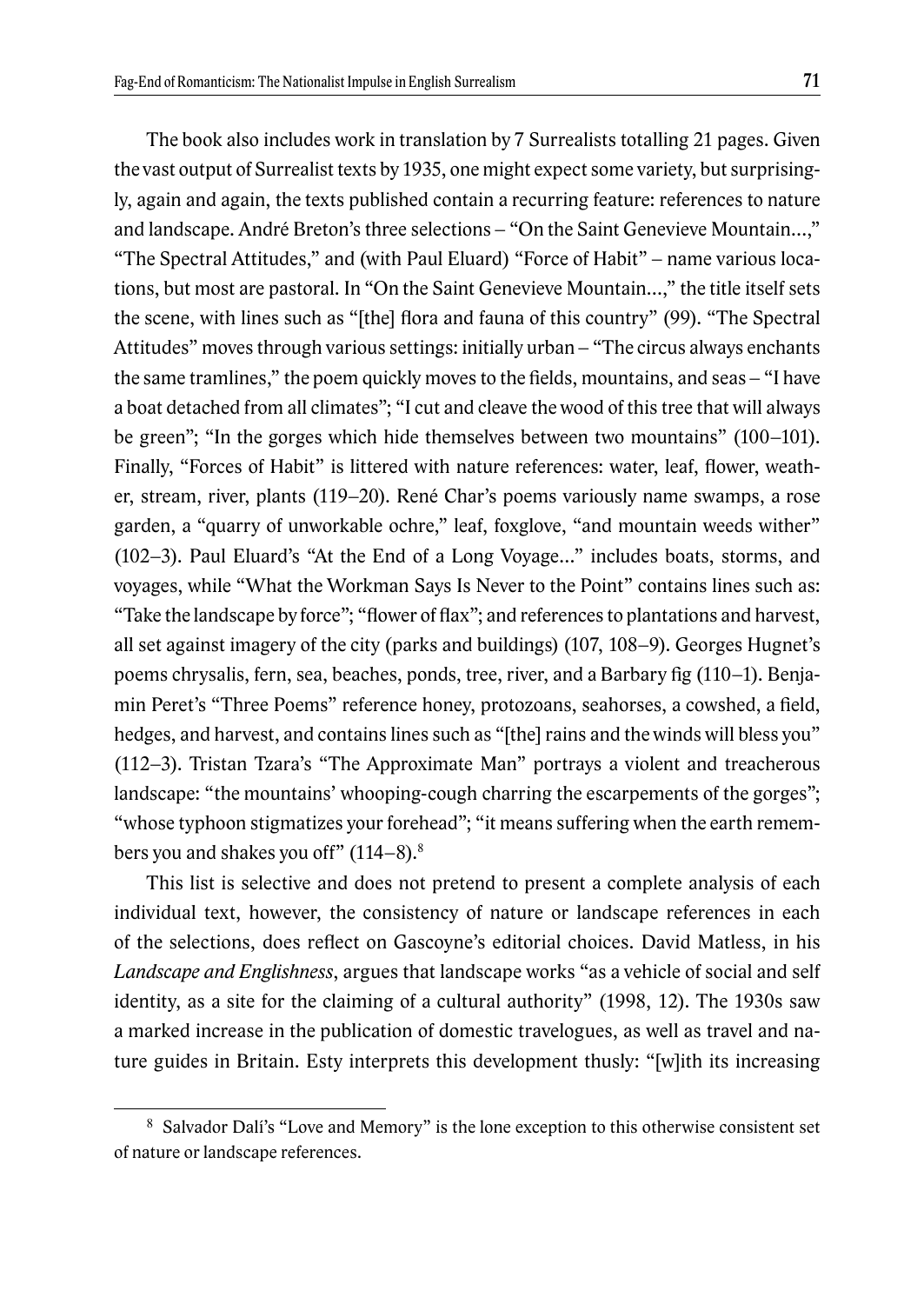cultural isolation in the 1930s…English culture moved from expanding imperial modernity to preservationist national past" (2004, 42). This preservationist mode was ruralist in nature, and while Gascoyne never claims Surrealism as a kind of neo-agrarian movement, his selection illustrates a canny understanding of the mode of English life in the '30s. In short, Gascoyne's mission throughout his *Survey* had been to "sell" Surrealism to the British. It is my contention that he accomplishes this in a twofold manner: first, with an extended rationalist and historical justification of Surrealism, especially by emphasizing its validity within an English literary tradition; and second, by supplying examples of the movement's leading names whose work contained traces of a ruralist thematic that may have appealed to a culture "becoming self-consciously historical" (Esty 2004, 42).

One of the earliest reactions to the book was a review printed in *New Verse*. In *New Verse* 18 (December 1935), Charles Madge returns to the topic of Surrealism with a review of Gascoyne's book. While Madge is not dismissive of Gascoyne's effort (he describes it as "really admirable"  $(20)$ ), he finds a lot to fault in the book, arguing that Surrealism's revolutionary claims seem anachronistic in a period of history that Madge reads (ironically from our vantage point) as largely stable and peaceful. He concludes with the thought that "Surrealism is now in its academic period – the period of explanation and anthologies – the wider public" (21). Madge's cynicism about the book is curious, as up to this point (outside of Gascoyne), he had been the most visible proponent of Surrealism in the pages of *New Verse*. Madge's objection may be rooted in his misreading of the contemporary political situation, and thus he finds the revolutionary rhetoric overblown. Yet, in two ways Madge would be largely prescient about the future of Surrealism in England: "the period of explanation" and "the wider public" would be two ways to characterize Surrealism's presence in England in the two following years. The wellattended and widely-reviewed International Surrealist Exhibition in London in the summer of 1936 brought broad attention to Surrealism in Britain, which was followed by a series of talks, debates, and publications assessing Surrealism's role in English literature as well as engaging with its revolutionary political potential (or lack thereof).

#### The International Surrealist Exhibition and the Debate over Surrealism

A few facts concerning the International Surrealist Exhibition are worth mentioning to provide a context for the ensuing lectures and epistolary exchanges in various liter-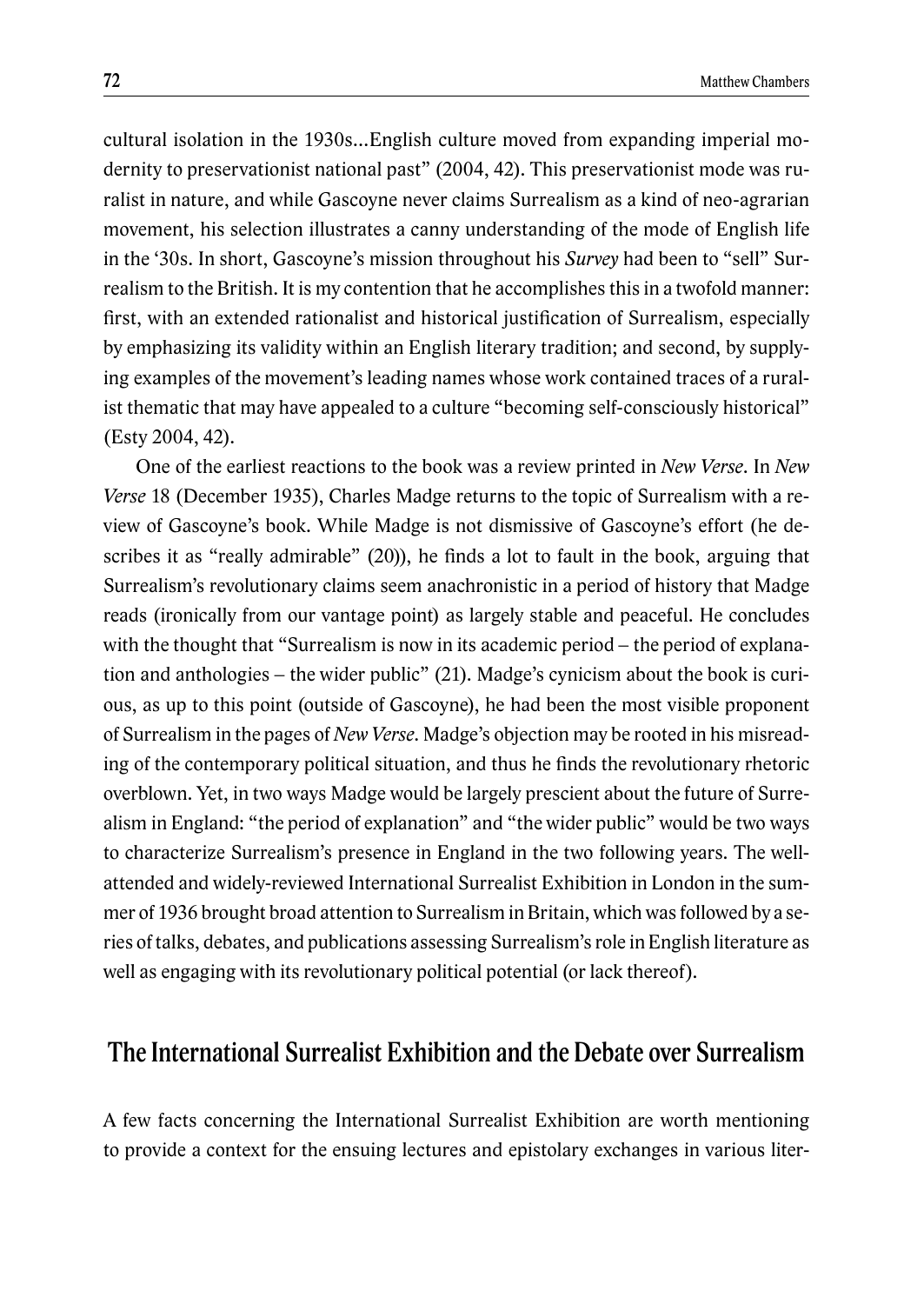ary magazines.<sup>9</sup> The event was organized by a committee that included Hugh Sykes Davies, David Gascoyne, Herbert Read, and Humphrey Jennings, and had received official sanction by André Breton who was in attendance for its opening. The event opened in London on 11 June 1936 and during its run through to 3 July, it hosted over 20,000 attendees. The commercial success of the event, combined with the largely incredulous and dismissive reviews it received in the press, resulted in a general sense that the Exhibition was nothing more than spectacle. In an effort to rationalize the Exhibition to its audience, a series of lectures and poetry readings were given throughout June.<sup>10</sup> A series of lectures occurred in conjunction with the Exhibition that were later collected in the Herbert Read edited *Surrealism*. The book was published in lavish fashion, and featured an introduction by Read with essays by Breton, Hugh Sykes Davies, Paul Eluard, and Georges Hugnet, with accompanying illustrations of Surrealist art. Read's introduction attempted to claim Surrealism's relevance to the English Romantic literary tradition naming English precursors to the movement, and stressing Surrealism's English qualities. Read even goes so far as to translate Surrealisme as "superrealism." In Read's attempt to frame Surrealism's appropriateness to an English literary tradition, he devalues the movement's more radical claims for the form's revolutionary potential, and reduces it to the reiteration of a historical literary form.

Davies' emphasis in "Surrealism at This Time and Place," is on the "tradition" of Surrealist writing within English literature. Davies' key phrase in this essay is "dialectical materialism," a concept which he sees the Surrealists valuing "for [the] critical examination of the history of all the arts; and as a matter of course they accept the principle of the continuity of history" (1930, 123). This way of understanding Surrealism devalues the change explicit in dialectical materialism in favour of an organic and naturalized

<sup>9</sup> In his book *The Surrealist Movement in England*, Paul C. Ray devotes a chapter to describing the planning, execution, and fallout of the International Surrealist Exhibition. See "The Exhibition (134–66). The Exhibition receives brief mention by most other writers who address Surrealism in England in the 1930's, but Ray's is the most exhaustive to date. See also Alan Young (171–2), Peter Nicholls' "Surrealism in England" (403–4), A.J. Tolley's *The Poetry of the Thirties*  (227), and Samuel Hynes' *The Auden Generation* (219–20), and even a token mention in the most recent Dylan Thomas biography by Andréw Lycett (130–2).

<sup>10</sup> 16 June: André Breton, "Limits Not Frontiers of Surrealism; 19 June: Herbert Read, "Art and the Unconscious"; 24 June: Paul Eluard, "L'Evidence poetique"; 26 June: Hugh Sykes Davies, "Biology and Surrealism" (later that day a reading was given by several French and British writers).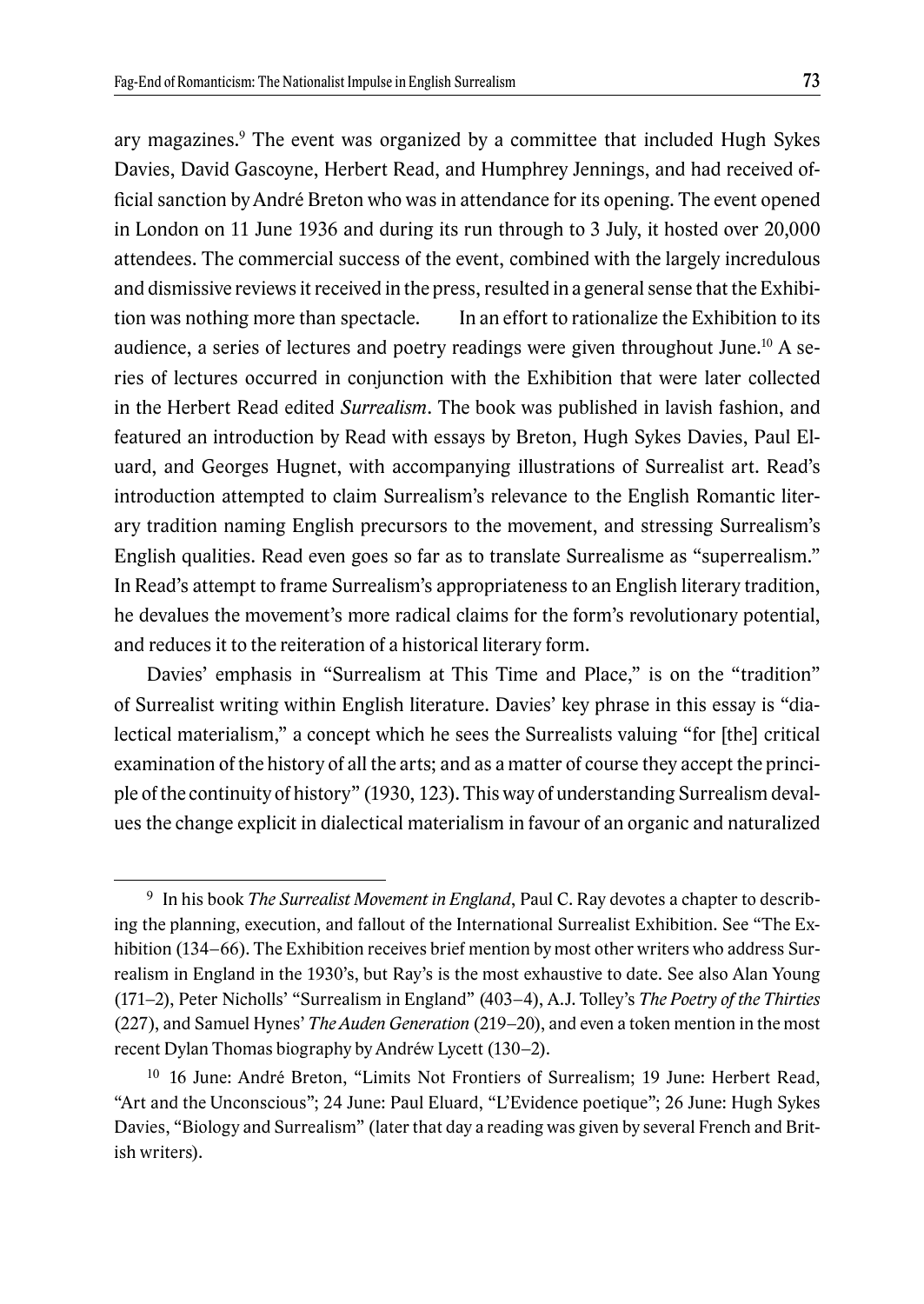understanding of the past. Davies defends this focus by arguing that Surrealism, rather than being the "fag-end of romanticism" has "enlarged, co-ordinated and enriched" romanticism's "inchoate, disorderly, [and] intuitive" structure (168). Davies, similarly to Read, has defined Surrealism not as an internationally developing literary form, but rather in an effort to rationalize its function in Britain, as a logical outgrowth of an English literary tradition represented by Coleridge (and thus, again similarly to Read, he needs this tradition as a Romantic one).

Read's and Davies' mutual emphasis on Surrealism's logical presence within an English Romantic tradition accomplished two things: it muted Surrealism's revolutionary potential as an aesthetic form and political philosophy and rendered it obsolete as a "new" development in writing by emphasizing its relation to romanticism. In Alan Young's estimation, "[s]o much of the English literary past has been cited in support of Surrealism that the new movement was almost comically revealed as a very small and unoriginal aspect of Romanticism from which the English poet, fully aware of the literature of his past, could have very little to learn" (186–7). Peter Nicholls concurs with this assessment, asserting that Davies and Read managed to develop this lineage so as to obscure the avant-garde character of Surrealism and to make it instead something thoroughly domesticated and familiar" ("Surrealism" 405).

The most rigorous critique of the rhetorical moves found in *Surrealism* came from a magazine which itself was concerned with both the aesthetic and the political – the *Left Review*. As David Margolies characterized it, *Left Review*'s attitude stressed that "[m]ore fundamental than their immediate role, writers in their activity *as writers* were considered to be political," and further that "[I]iterature was not merely a reflection but a part of life, an agent of revolutionary change and an activator of the great reserves of human potential" (1998, 2). As such, the magazine became affiliated with the British Popular Front, and published writers with broadly Left-leaning or anti-Fascist positions. The *Left Review*'s attention to Surrealism prior to the Exhibition was mainly skeptical, with a disparaging review of Gascoyne's *Short Survey* (January 1936), as well as publishing an interview with Louis Aragon, who had by then broken with the movement and joined the Communist Party (May 1936). The 1936 Exhibition served as an occasion for further comment, mostly reserved and cynical, with a few contributions by Anthony Blunt and Alick West (July 1936 (as a supplement)). Blunt is critical of Surrealism's "bourgeois" origins and counters that "propaganda" is the "new art…the product of the proletariat, which is again performing its true function" (vi), and he stresses that "[Surrealism] pretends to free language and thought from all conventions, but takes no account of the fact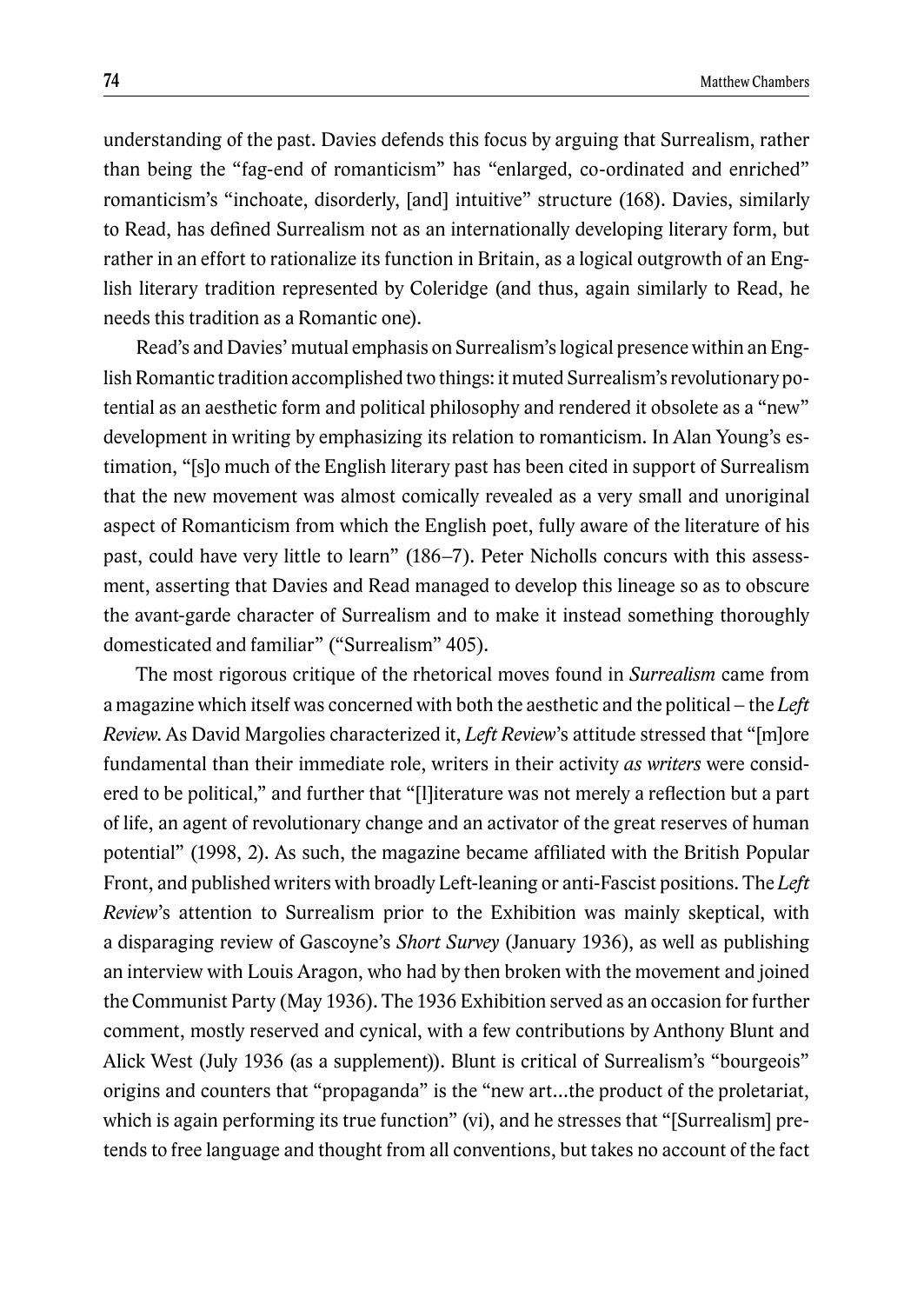that they are using bourgeois conventions in a negative form all the time" (viii). When Herbert Read, himself a regular contributor to *Left Review*, published *Surrealism* the full force of the magazine's critique of the movement was brought to bear. A.L. Lloyd's review (January 1937), entitled "Surrealism and Revolutions," judges Surrealism broadly as counter-revolutionary given its individualist, as opposed to a favoured collectivist, focus. For Lloyd, responsibility to the proletariat is of the utmost importance as "[i]n dividends and masses are only passive, inasmuch as they have illusory consciousness of activity within the frame of the bourgeoisie, *individual* activity" (148). Lloyd invests in an idea of political revolution that necessarily entails a cultural revolution collectively experienced and expressed. In his estimation, English Surrealism fails because, despite its radical formal pronouncements, it still announces a poetics of self-investment.

Read and Davies were given an opportunity to reply to Lloyd's review (February 1937), and they chose to zero in on the latter's charge of Surrealism's non-revolutionary "lyrical impulse." It is necessary to note that Lloyd never uses this precise phrase, instead using "lyrical capacity," "lyrical bases," and "discreet interior lyricism" all implying an internalized emotionality set in contrast to rational processes (145, 148). Additionally, the term does not appear in *Surrealism* itself, so the duo's use here is unique to this reply, which presents the reader with the challenge of deciphering their specific use. Read and Davies argue that the way they think about the lyrical impulse is in relation to "other impulses and other kinds of human activity," yet they only cite English writers who illustrate such a combination (Wordsworth, Tennyson, and Browning) (149–50). Their sense of the "lyric" is vague as well, but Read has elsewhere defined this term in two ways: 1.) "in lyrical poetry what is conveyed is not mere emotion, but the imaginative prehension of emotional states; and 2.) "we might define the lyric as a poem which embodies a single or simple emotional attitude, a poem which expresses directly an uninterrupted mood or inspiration" (Preminger 715; Read *Form* 62). Despite taking issue with Lloyd's characterization of Surrealism as a manifestation of a lyrical impulse, their thinking on this phrase appears to fall in line with his: the lyric is presented as a byword for the emotional and irrational aspects of individual expression.

In the last analysis, their "Reply" reworks their original claims in the book: namely, they defend Surrealism within the tradition of English Romanticism, and thus fail to counter the critique of their domestication of the movement within a limited understanding of English writing. They further argue that they "found it necessary to step outside the bounds of bourgeois criticism, and to study the 'lyrical impulse' not from a literary point of view of general psychology, taking evidence from mental disease, other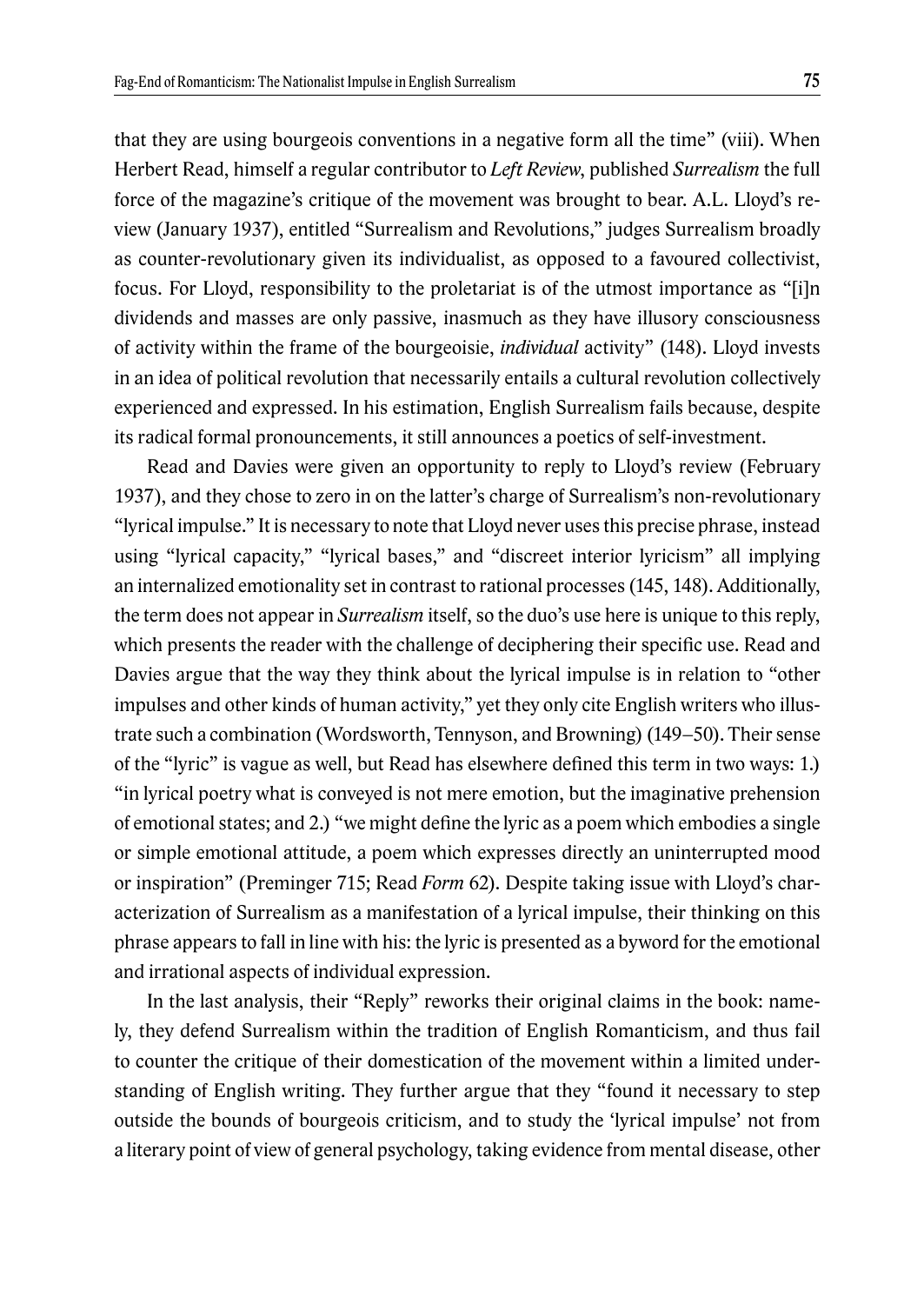abnormal conditions, from anthropology, and from actual experiment" (150). This claim is misleading as they primarily cite literary figures and literary production in the book and in this reply as well. Ultimately, the thrust of the review and the reply tars Surrealism's literary potential with the brush of bourgeois complacency, and favours the political as the litmus test for any literary production. In this way of thinking about Surrealism, the movement's justification in terms of literary development has been handcuffed to the past (and thus critiqued as not a development at all), which results in a faultilyconceived back-up defense of its political revolutionary potential. The result is that Read and Davies alienate those who value Surrealism's innovatory aesthetic potential, as well as fail to convince the more hardline Leftist radicals of Surrealism's role in a cultural revolution.

Roger Roughton, editor of *Contemporary Poetry and Prose*, on the other hand, avoided the pitfalls of wedding his Communist sympathies and his interest in Surrealism. While, on the surface, the magazine never explicitly argues for a nationally-defined Surrealist movement, it conceives of itself as arising out of a need for a domestically-grown Surrealist practice intertwined with a need for a revolutionary class uprising in Britain. *Contemporary Poetry and Prose* began its run around the time of the Exhibition, and achieved the tag as the "only Surrealist" magazine of the 1930's in the UK.<sup>11</sup> The magazine is interesting not only for the high frequency of Surrealist contributions from British and French writers (in translation), but also for its unstinting support for the anti-Fascist cause in the Spanish Civil War.12 With this complex combination of focuses, *Contemporary Poetry and Prose* was better able to handle the "political" side of Surrealist claims than Read or Davies, but also more generously considered Surrealism's formal potential than the *Left Review*. The particular shape of the editorial focus was in part due to where the magazine was published: "The Arts Café" on Parton Street, a street which also housed the David Archer Bookshop (which was a "hotspot" for likeminded Leftists in London), as well as the offices of Wishart & Co. (the publisher of *Left Review*). Despite Roughton's eventual inability to establish a convincing wedding of Surrealism and

<sup>&</sup>lt;sup>11</sup> Rod Mengham, following Adrian Caesar (174–5) and Peter Nicholls, questions this characterization that Roughton's "working definition of Surrealism must have been extremely flexible, given the wide range of work that he published" (689).

<sup>&</sup>lt;sup>12</sup> The list of Surrealist poets published in translation is quite long. For example, in the  $2<sup>nd</sup>$ issue alone, dubbed the "Double Surrealist Number," 12 poets are published: Paul Eluard, Benjamin Peret, André Breton, E.L.T. Mesens, Salvador Dalí, Georges Hugnet, Gui Rosey, René Char, Maurice Henry, Alfred Jarry, Charles Cross, and Edit Sodergran.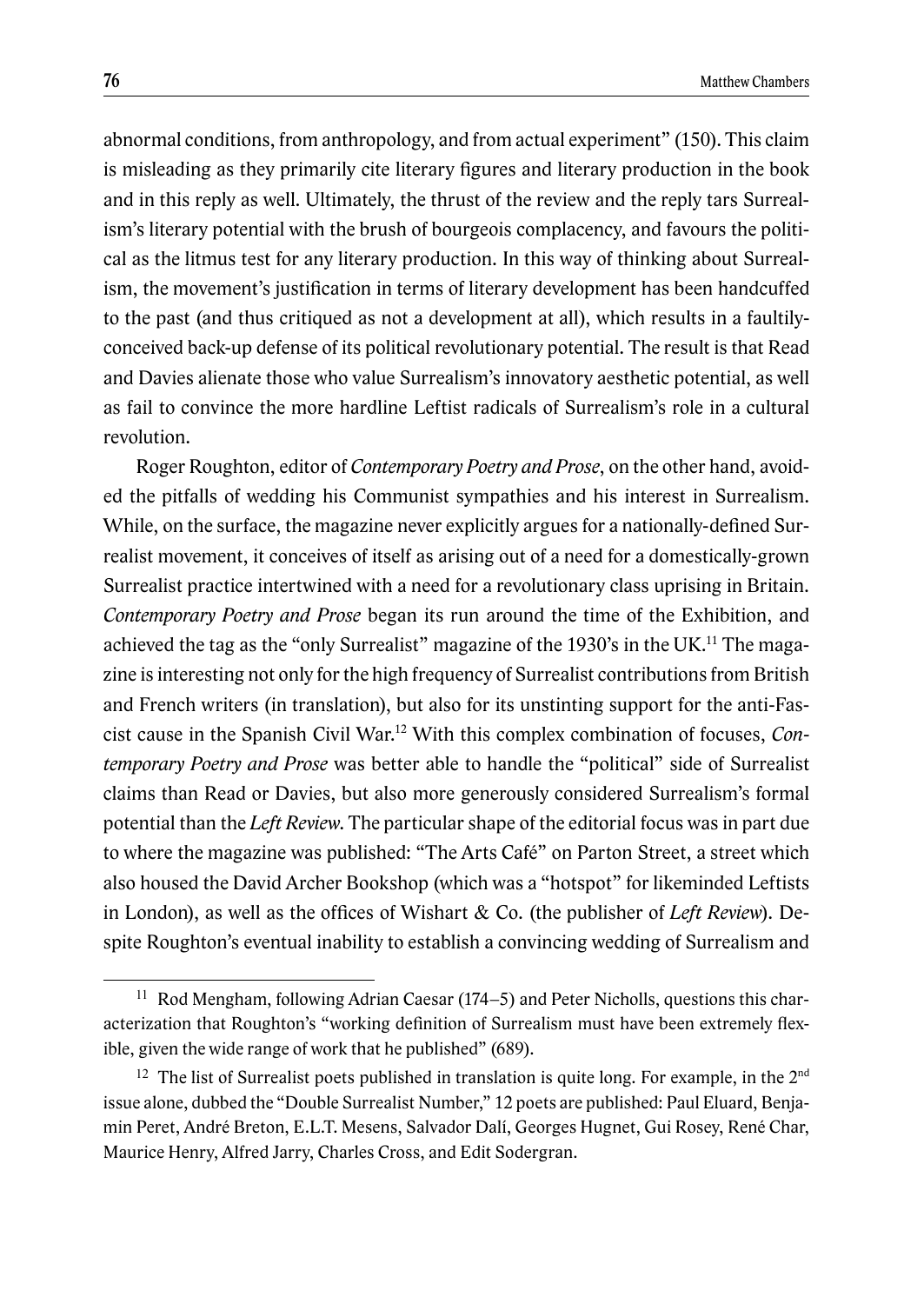Communism, he did manage to publish a wide variety of poetry across an international spectrum. However, the magazine retained a nativist perspective in its editorial selections. Rod Mengham has noted Roughton's "attempt to locate Surrealism in terms with other traditions of writing," and thus his publishing of non-English writing can be better understood as a comparativist move in an effort to legitimate an English brand of Surrealism. *Contemporary Poetry and Prose*, while offering a more culturally complex vision of writing, in actuality highlights the core tension predominant in discussions surrounding Surrealism in Britain: the condition and development of an English literary tradition.

The evidence of Surrealism's presence in British poetry in the 1930s can be mainly found within the pages of literary magazines: Gascoyne's *Survey* and a few small books of poetry, Davies' novel *Petron*, and Read's *Surrealism* represent the main extent of nonperiodical publications. There has thus been a lasting insistence that given the ephemerality of literary magazines, it (erroneously) follows that English Surrealism itself was an ephemeral matter as well. This writing hopefully dispels this notion to some extent. The periodical formation outlined here cannot be reduced simply to an English variant on a French theme. English Surrealism's production and theorization within magazines, which themselves did not hold an overtly orthodox Surrealist editorial mission, meant that the shape of that production was inflected by debates over the role of tradition in contemporary English writing, as well as the cultural politics of literature.

## Works Cited

- Anderson, Perry. 1992. "Origins of the Present Crisis." *English Questions*. London: Verso, 15–47. Blunt, Anthony. "Rationalist and Anti-Rationalist Art." *Left Review* 2:10 (July 1936): iv-vi
- Breton, André. 2000. "Manifesto of Surrealism (1924)." *Manifestoes of Surrealism*. Trans. Richard Seaver and Helen R. Lane. Ann Arbor, 1–48. MI: U of Michigan Press.
- Breton, André. 2000. "Second Manifesto of Surrealism (1930)." *Manifestoes of Surrealism*. Trans. Richard Seaver and Helen R. Lane. Ann Arbor, 1–48. MI: U of Michigan Press.
- Caesar, Adrian. 1991. *Dividing Lines: Poetry, Class, and Ideology in the 1930's*. Manchester, UK: Manchester UP.
- Corbett, David Peters and Andréw Thacker. 1993. "Raymond Williams and Cultural Formations: Movements and Magazines," *Prose Studies* 16:2 (August), 84–106.